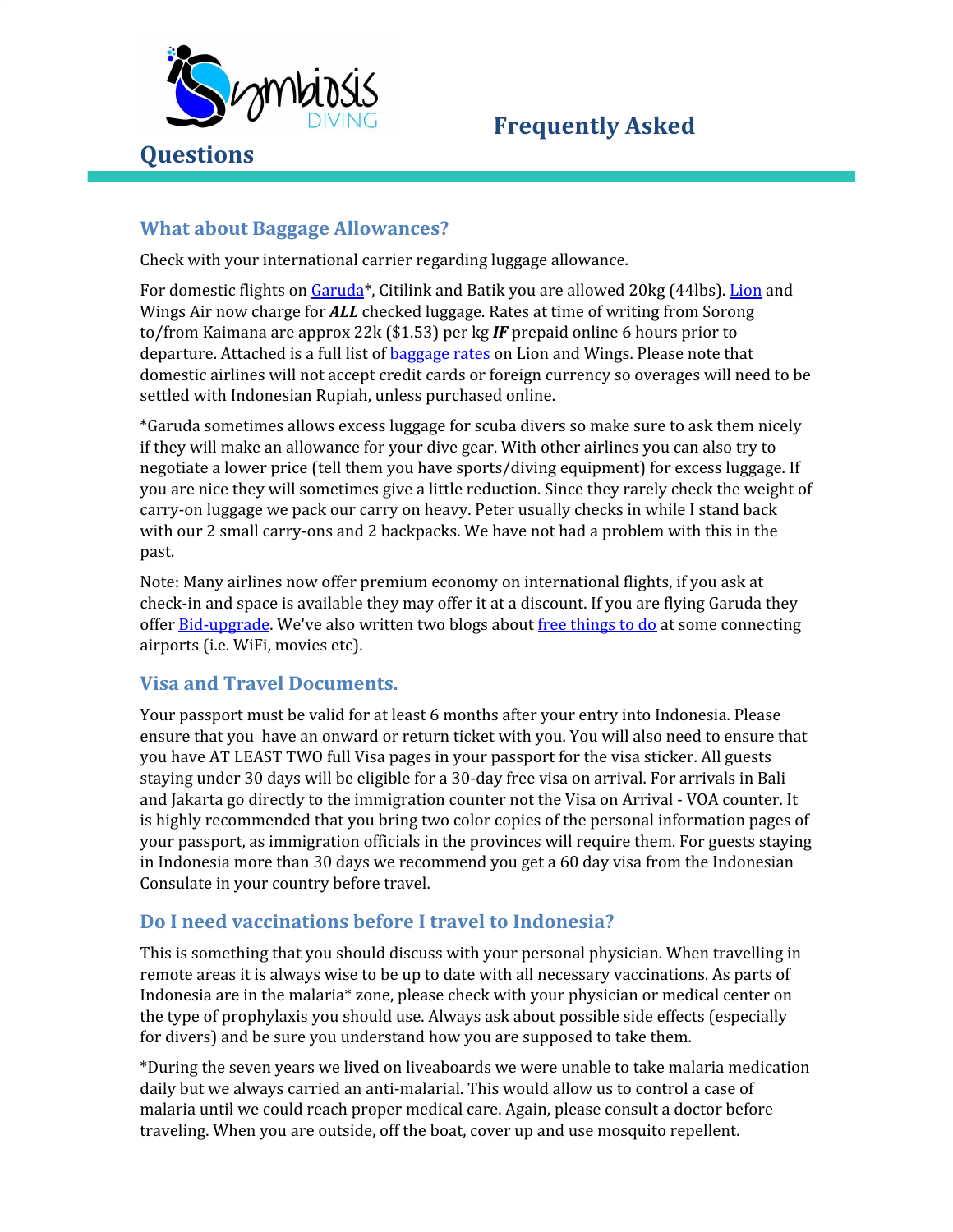

### **What money will I need?**

You can easily pick up a little cash upon arrival in Indonesia. Just outside baggage claim you will see currency exchanges. As with most airport currency exchanges, the ones in Indonesia give poor rates so don't change a lot. 50 USD, EUR or AUD is more than enough to get you to your hotel where you can get a recommendation for a reputable currency exchange in the area. Sorong and Kaimana have ATM's however they don't always work so you shouldn't rely on them. It is best to get enough Indonesian Rupiah before arriving in Sorong or Kaimana. See the list below of what is not included. This will give you a better idea of what you need to have if paying by cash.

Tambora accepts Visa, MasterCard, Rupiah, USD, and EUR onboard. Please be advised that foreign notes should be clean, new, and crisp. Indonesian banks and currency exchangers will not accept old notes or notes, which are damaged in any way. In the past, we have had trouble processing credit cards in Kaimana so bringing a little more cash to cover onboard expenses is probably a good idea.

It is not uncommon for the bank to put a block on the card if you use it in an exotic location without notifying them first so it's a good idea to notify them before departure.

- o Airport Transfers to/from Tambora Domestic Airfare & hotels
- 
- o Breakfast, lunch, dinner & snacks Additional beverages
- o Up to 4 dives daily schedule permitting  $\bullet$  Crew Gratuities
- 
- o Unlimited coffee, tea, soft drinks & beer Nitrox (USD 20 per day)

#### **Package Includes: Package does not include:**

- 
- o 12 nights accommodations Double Occ. Park Fees 2,250,000 IDR (\$150 approx)
	-
	-
- o Use of tanks, weights and belts Dive & Trip cancellation insurance
	-
	- Bottles of wine  $(\$35+)$  & spirits  $(\$30+)$
	- Airline baggage fees

#### **What type of electrical outlets and voltage do you have on the boat?**

The vessel is fitted with 2 Round Pin Plug Sockets (European Standard) and the electricity is 220v. We suggest you bring a power strip and at least one adaptor. Most electrical items will take 220v however you should check your electronics (including electric razors, and blow dryers etc) to be sure. There are no converters on the boat so if you need one, bring it along.

#### **What about phone and Internet access?**

Tambora has a satellite phone aboard. If you have an unlocked mobile phone, you can pick up a pay as you go plan upon arrival in Indonesia that can access local phone coverage. They are relatively inexpensive. Please keep in mind we will be traveling to a remote area where signals aren't always available.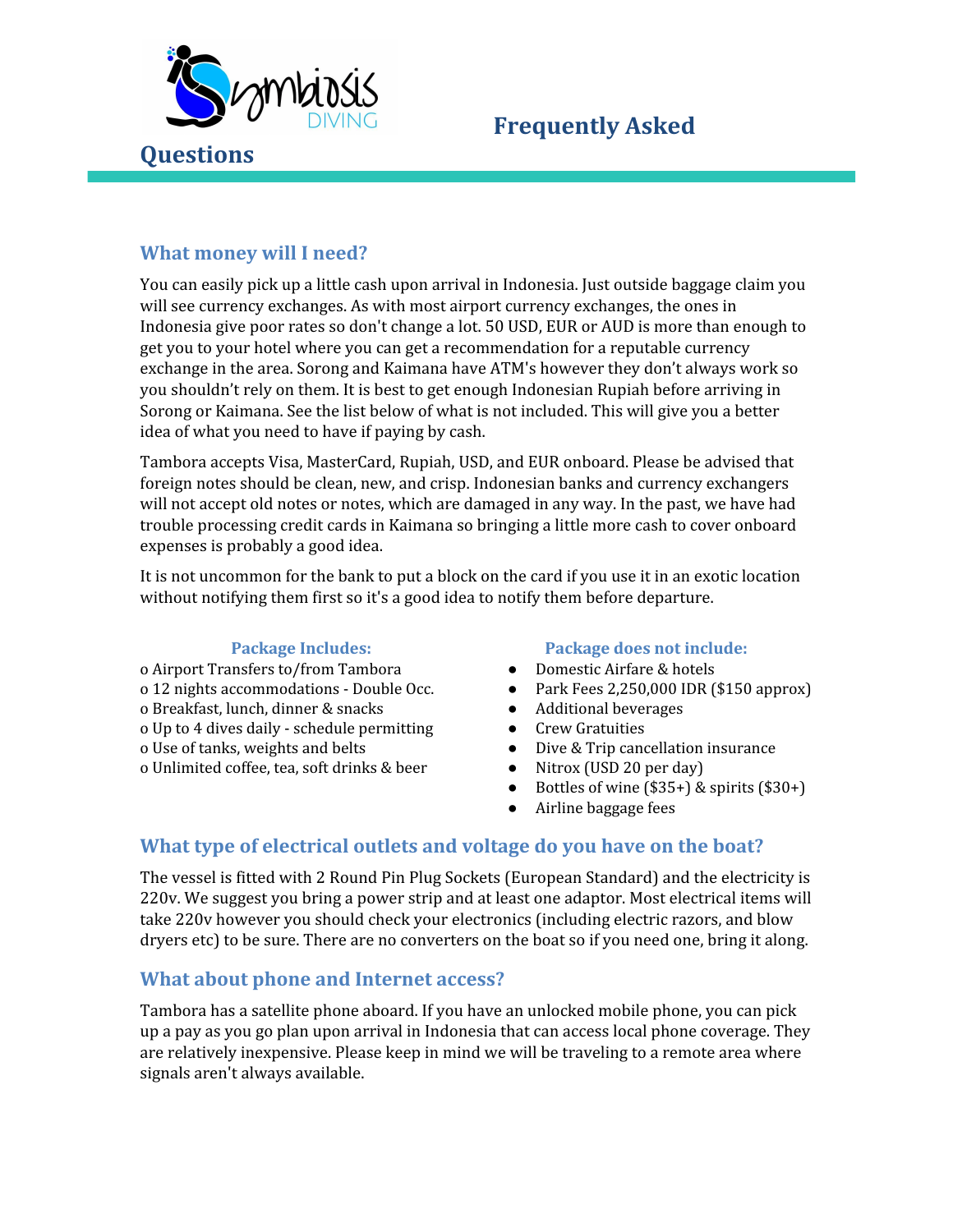

## **What kind of food can I expect to be served?**

The chef aboard Tambora serves up a delicious mix of international and local dishes. First breakfast is a buffet of fresh tropical fruits & juices, cereals, pastries fresh from the oven & homemade breads and second breakfast is cooked-to-order Western or Indonesian dishes.

Lunch is an assortment of fresh, delicious dishes served family style and a light desert. Dinner starts with soup/salad, followed by a plated entrée and dessert. On most nights, you can choose your entrée from a couple of options; usually one Asian and one Western. There is also an afternoon snack served on deck. The menu tries to cater to all tastes, but if you have a special dietary request, the chef will do his utmost to accommodate you. Please fill out the section provided so we can inform the kitchen of any special items that need to be purchased in port. Also, keep in mind that because the cruise is in a remote location special menu items may not be available at the markets.

Tea, coffee, and soda are available all day long. Beer is included and available after you've finished your last dive of the day.

## **Clothing and what to bring?**

Dress is usually informal due to the warm, humid climate and lightweight fabrics are recommended. Shorts and t-shirt by day and at night the dress code is casual. Also consider a light windbreaker, wrap, or sweatshirt as it can cool down at night (or in case of the occasional rainstorm). Laundry service is available onboard for a small fee. This is a basic wash and dry only. Kristine has written a blog with a short checklist that includes 10 items every diver should bring, for more information link to the article we wrote on [Adelaar](http://www.adelaar-cruises.com/pre-dive-checklist-10-tips-for-diving-in-remote-areas/) [Cruises](http://www.adelaar-cruises.com/pre-dive-checklist-10-tips-for-diving-in-remote-areas/) blog page. It's also a good idea to bring a muck stick and a reef hook.

#### **Do you recommend any special insurance?**

We hope that you do not have to use your insurance but we strongly recommend that you purchase trip cancellation/interruption insurance to cover any unexpected issues, such as illness or anything else that could prevent you from traveling.

Checking your personal medical insurance policy to confirm overseas coverage is a very good idea. If it is inadequate, you may wish to arrange for a short-term travel medical rider. **Supplemental dive insurance is a must** and can be purchased from Divers Alert Network (DAN), PADI, and Dive Assure to name a few. These companies may offer dive-related policies that also include travel, gear, and accident coverage all in one comprehensive policy.

#### **Embark and Disembark Tambora**

Please keep us updated on any changes to your airline schedule. We will pass this on to the Cruise Director of Tambora. On the day of arrival, a driver and a member of the crew will meet you at the airport or your hotel. On the day of departure, the crew will assist you with your luggage and take you to the airport or hotel.